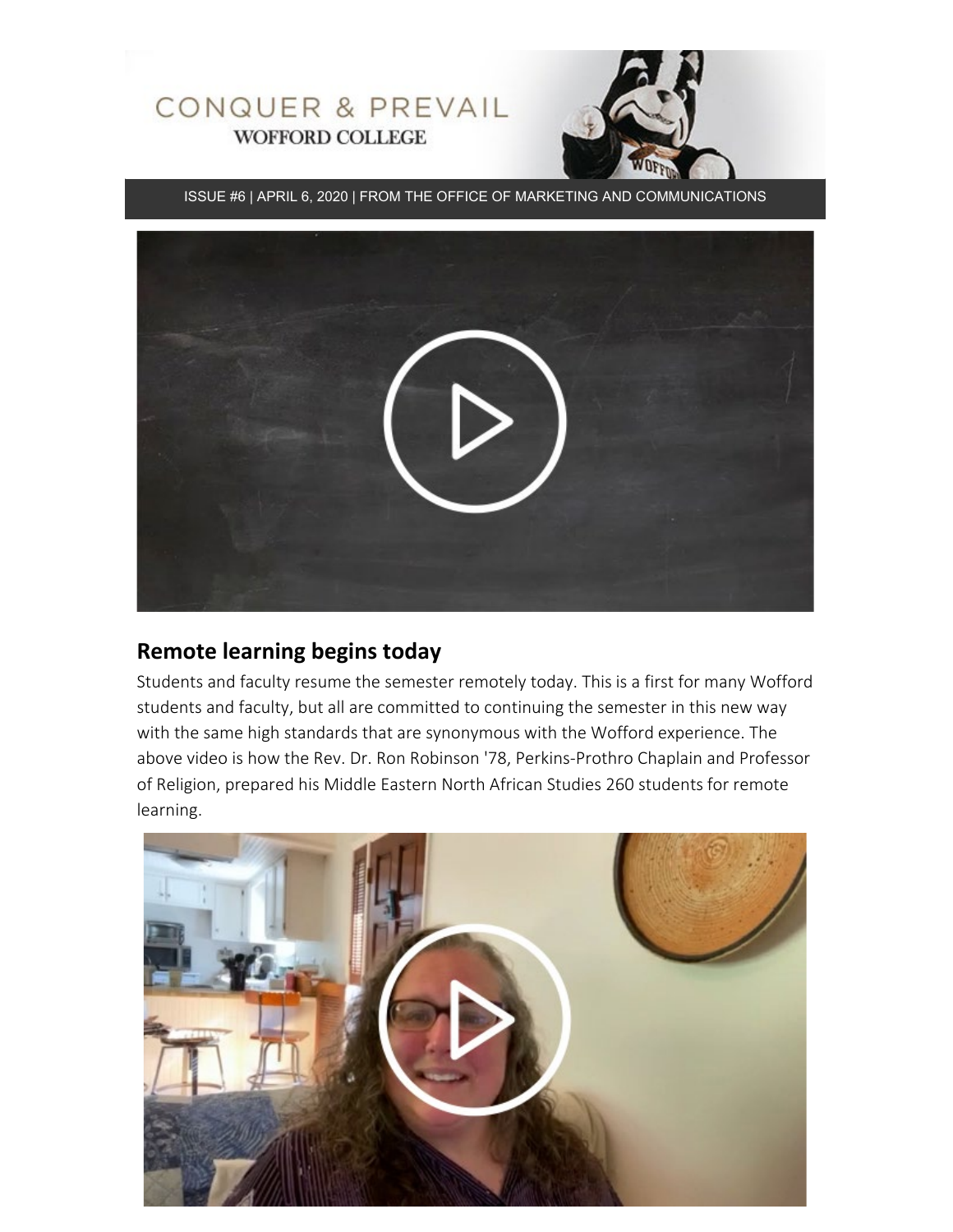## **Thanks to all Terriers in health care**

More than 1,600 Wofford alumni work in health care. Many of these Terriers are on the frontlines as our nation responds to the COVID-19 pandemic. Dr. Stacey Hettes, a professor of biology and associate provost for faculty development, has a special message for all of those alumni.



## **Lifelong friends take on COVID-19**

Dr. Dana Ray '94 and Wendell Jones '93 recently spent nearly 30 minutes one evening talking about what many are discussing these days: COVID-19.

However, this was a Facebook Live conversation between friends and Kappa Alpha Psi fraternity brothers that took place on the Facebook page of Changing Your Mind Ministries, a church that Jones pastors in Greenville, S.C. Ray, an internist with Cypress Internal Medicine-Patewood in Greenville, addressed confusion, fears and what people should know about COVID-19.

The interview had more than 1,800 views within 24 hours.

"Dana has been a great friend, doctor, frat brother and uncle to my children (Jones' daughter Aaliyah Jones graduated from Wofford in 2019)," Jones says. "He's been a great source of information during this pandemic as well as a focus of our prayer given that he's on the frontlines."

Over the years, Ray has participated in community events focused on health and wellness while also discussing various health topics on an Upstate radio station. He participated in an Instagram Live interview focused on COVID-19 with a prominent radio personality earlier in the week before talking to Jones.

"I am definitely passionate about sharing information," Ray says. "In this current